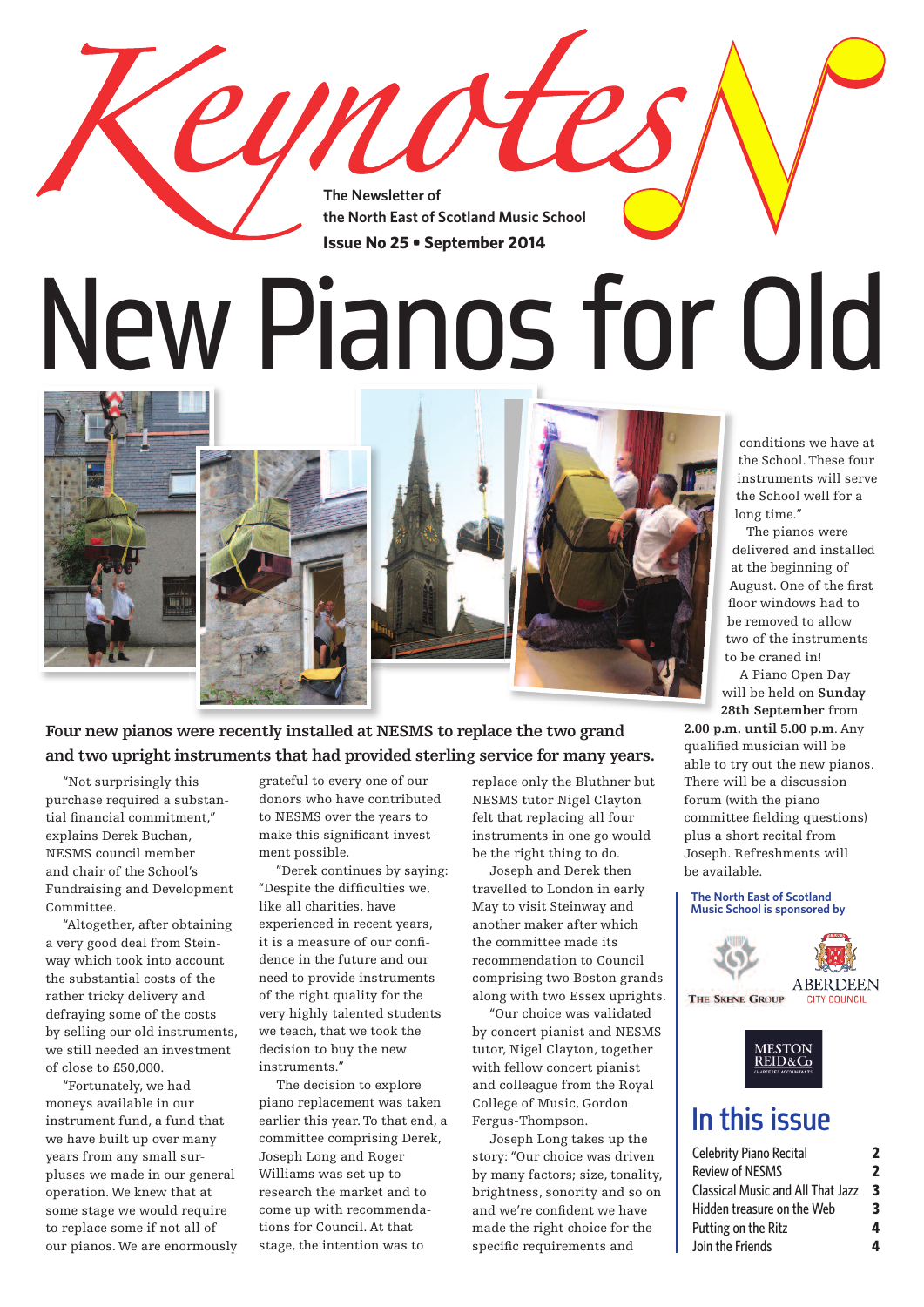**Providing the highest standards of advanced tuition for promising musicians**

The School provides a centre where young people of outstanding musical promise can obtain tuition which is not available within their existing framework of study. Any musically talented child, student, teacher or lay person living in Scotland may apply for an audition to the School.

#### **TUITION**

Internationally acclaimed professors and teachers are brought to Aberdeen on a regular basis from all over the British Isles.

#### **COURSES**

The School offers one-to-one teaching together with occasional workshops and masterclasses. There is a close relationship with the University of Aberdeen, through the Director of Music, and also with Aberdeen City Music School in Dyce.

#### **FINANCE**

Finance is generously provided by trusts, commercial organisations and individuals. Continued support is essential in order to maintain the high quality of the teaching programme. The Administrator will be pleased to assist with all enquiries about donations, sponsorship or scholarships.

### **FEES & SCHOLARSHIPS**

Students pay their own fees, although scholarships are available and are applied for annually. Any award is made on a balance of musical potential and financial need.

### **DOROTHY HATELY**

Dorothy founded NESMS in 1975 with the support and encouragement of Lady Aberdeen. Thanks to Dorothy's dogged determination over the years, the School has greatly increased its teaching disciplines, tutors and pupils. Sadly, Dorothy died in 1996, before she could see the School in its own premises in Huntly Street. However, we strive to maintain the high standards she set and intend to take the School from strength to strength.

#### **NORTH EAST OF SCOTLAND MUSIC SCHOOL**

Dorothy Hately Music Centre 21 Huntly Street Aberdeen AB10 1TJ Tel/Fax: 01224 649685 email: nesms@dsl.pipex.com www.nesms.org.uk

President: Dr Neil Mackie

Vice President: Dr Murray McLachlan

Administrator: Gráinne Cullen

Assistant Administrators: Reg Pringle Jessica Russell

Scottish Charity No. SC 000197

# About the School **NESMS Celebrity Piano Recital: Murray McLachlan**

### The Sanctuary, Queen's Cross Church, Aberdeen – Friday, 13 June 2014

**As well as being head of keyboard at Chetham's School of Music and senior tutor at the Royal Northern College of Music in Manchester, Murray McLachlan has also since 2009 been vice president of NESMS. He has been a wonderful supporter of NESMS during this period as is evidenced by his agreement to give a recital in support of the school, writes** *Alan Cooper***.**

 I was particularly delighted to discover how far Murray has developed and grown in pianistic artistry over the past eight years.This was evident as I listened to the emotional depth and understanding which his performance of Beethoven's Sonata in E Major op. 109 managed to draw from the score.

 The first half of Murray's recital was a tribute to a programme given many years ago by the late John Ogden. It began with J. S. Bach's Prelude and Fugue in c sharp minor from Book I Das Wohltemperirte Klavier. Like Ogden, Murray McLachlan chose to imbue Bach's music with a feeling of quite romantic expressiveness.

 A real eye-opener however was the Beethoven Sonata. In his introductory words before the performance, Murray said that this was very much a transcendental work and that is exactly what we got from much of the playing. Even though there were moments of forcefulness and excitement in the opening movement the overall effect was of marvellous serenity coming from the shaping of melody and harmony that Murray achieved in his playing.This was a wonderfully luminous performance.

 The third piece in the first half was one of the most exciting and dazzling works in the

entire repertoire: Liszt's Dante Symphony. Murray took us on a whirlwind journey down into Dante's Hell and back again. I cannot remember a more amazing demonstration of pianistic brilliance.

 During the interval we were royally entertained by the nine members of the Aberdeen Youth String Ensemble.They reminded me of the Scottish Ensemble as soon as they started to play the Prelude from Grieg's Holberg Suite. Of Glorious Plumage, a glossy piece by the contemporary Californian composer Richard Meyer featured luscious string tones.

 This was followed by a humorous recasting of Mozart's Eine Kleine Nachtmusik entitled McMozart's Eine Kleine Bricht Nicht Musik in which a succession of well known Scottish melodies found their way into Mozart's original. The piece was the work of Edward Bor (1921– 2013) writing under the name of Prof Teddy Bor. Murray McLachlan opened the second half of his recital with a wonderfully light and delicate performance of Chopin's Berceuse op. 57. It was as if the right hand painted a musical picture of thistledown floating weightlessly on a warm and gentle summer breeze.

 Ronald Stevenson's Eight Scottish Songs after poems by Robert Burns, Hugh McDiarmid and Francis George Scott deserve to be much better known.These are fine virtuoso piano pieces each with its own richly developed character.The audience gave Murray a splendid ovation and he responded with an amazing encore for just the left hand: Scriabin's Nocturne for left hand alone – worth coming to the concert just to both see and hear that being played so beautifully!

# **Review of NESMS**

As NESMS approaches the 40th anniversary of its foundation, Council decided that the time was ripe for a review of what the School does, to see whether its founding principles were still relevant and whether the time had come to make changes to the way it operates. A small Working Party was set up to consider all aspects of the School. Soundings are being taken from a wide variety of people – students, parents, tutors, Friends and others.

The Working Party has now met several times and has concluded that, despite the

very changed musical landscape of Aberdeen over the last 40 years, NESMS' original intentions are still as relevant to the needs of promising, outstanding musicians today. Although the gathering of views is far from complete, some interim thoughts have been reported to Council. These include:

- A continued push on wider recognition and knowledge of what we do, both in the musical and the wider community in Aberdeen and Aberdeenshire.
- More information to be given to schools and colleges about

the work that we do, so that more potential students are aware of our presence.

- An on-going, five-year plan for development will be created so that the direction of travel of NESMS is guided.
- Tuition by Distance Learning was discussed but not pursued for the immediate future.
- Presence of NESMS on social media, such as Facebook, was considered to be an important factor for future development.
- Greater support from the School when students perform at concerts. Some

**2**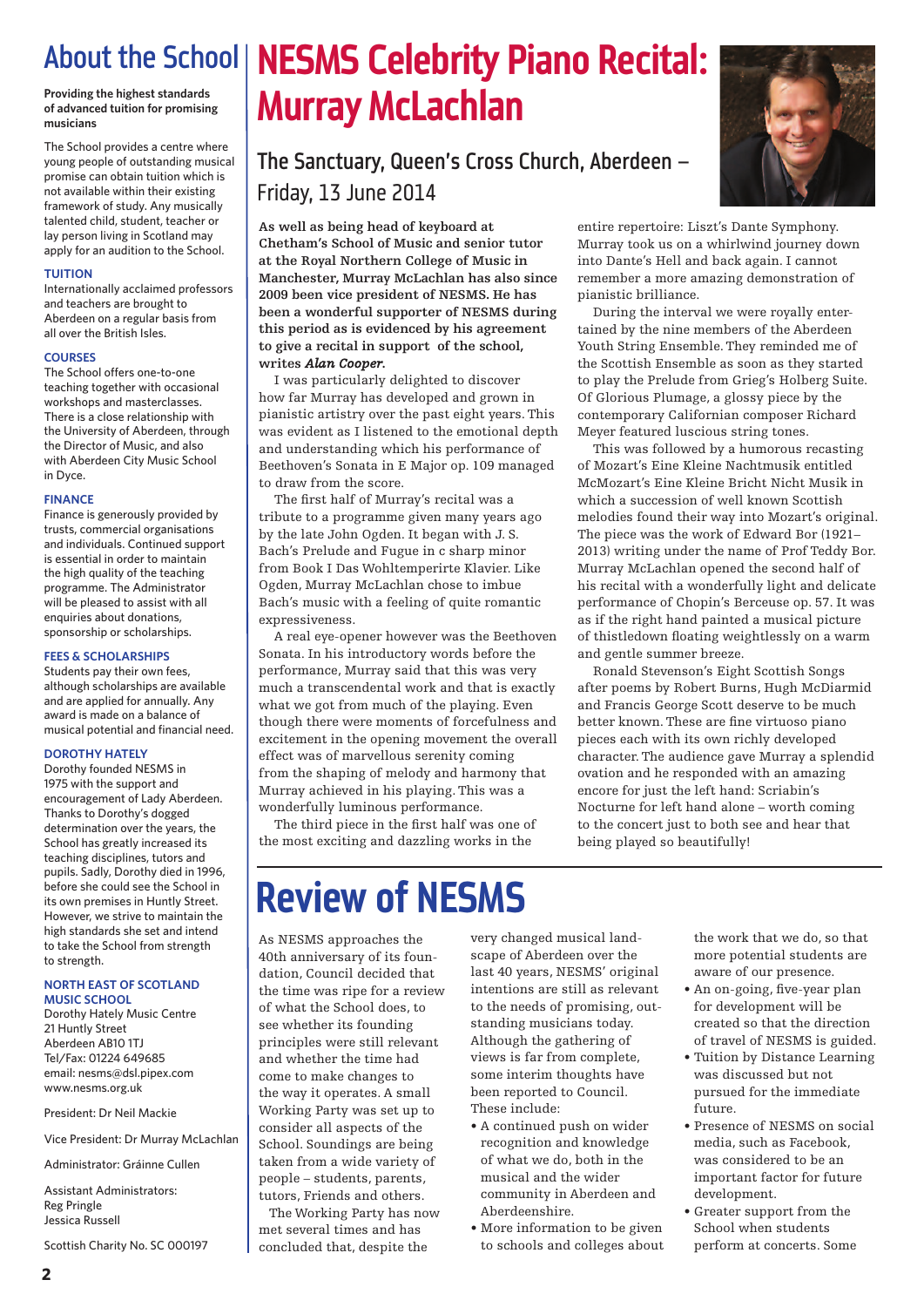# *Classical Music and All That Jazz!*



**Although NESMS prides itself on being able to attract tutors from the finest musicians in the country - and beyond – some of those 'finest musicians' are distinctly home grown.**

 One such is Joseph Long, classical concert pianist, NESMS (and University of Aberdeen) tutor in classical piano, enthusiastic teacher of theory, aural and sightreading – and latterly, jazz musician.

 Aberdeen born and bred, Joseph is a NESMS alumnus, and in fact appeared in the very first issue of *Keynotes* in 2002 in a story publicising the issue of his first CD, a collection of early 20th Century romantic piano sonatas.

 Now undoubtedly one of Scotland's finest concert pianists, he is a familiar face on the concert circuit in the UK and abroad. He has broadcast and recorded widely, and his performances and recordings of lesser-known works alongside more mainstream

assistance will be in place for this very soon.

• Although the majority of tuition in the School has been on a one-to-one basis and this should remain, there is a need for continued development of open sessions such as Workshops and Master-classes.

The Working Group is keen to hear views from anyone connected with NESMS and if there is anything you wish to add to the debate please do get in contact through Gráinne as soon as you can.

**Roger B.Williams** (August 2014)

repertoire bring the former to a wider audience than is often the case.

 With recitals, lecturerecitals and masterclasses in venues as diverse as the Edinburgh Society of Musicians, St. Martin's-in-the-Fields in London, the Grand Hall of the Moscow Conservatoire, the Calcutta School of Music and the University of Almeria in Spain, Joseph has gained fans around the world.

 But his interest in jazz is more recent and local, triggered by a desire in one of his University of Aberdeen students to pursue jazz as a study for his degree course, rather than the classical repertoire usually submitted by students.

 Joseph takes up the story himself: "This was about three or four years ago and once

I started to delve into the subject I found it fascinating. I quickly developed an intense curiosity about how jazz musicians improvise, the very different theory they use, and what goes on in their minds when they play.

 "I soon found that my new interest was not just of relevance to learning how to play jazz, but also to the addition of embellishments to traditional baroque and classical repertoire."

 Joseph continues by pointing out that his particular situation (he is partially sighted and is forced to play from memory in concert) means that he has been especially drawn towards adapting his style to playing jazz.

 "Playing in a traditional chamber group takes a fair bit more effort for me than for others.The expectation is that you will go along to a rehearsal and try things out with the group by reading from sheet music, and decide on repertoire that way. In order for me even to get to that stage, I have to do lots of preliminary work to memorise the pieces. In contrast, jazz musicians rarely use sheet music – indeed to some of them sheet music is anathema – preferring just to turn up, agree what melodies and chords are the order of the night, and then just play!"

 Joseph now gives regular jazz workshops at NESMS in collaboration with the eminent Aberdeen jazz performer Ian Milne, see forthcoming events.

### Hidden treasure on the Web by Reg Pringle

Next time you go online, don't just check our 'What's On' page to see who is coming to NESMS this month (or next), but have a browse in our all-singing, all-dancing library catalogue.

 If you haven't tried it before, it couldn't be easier. Look up your favourite composer by name, or search by title for that piece you can hear in your head – but just who wrote it you can't quite remember. Or if you play the harp (or the cor anglais, or the trombone),

click on the link that takes you to works specifically for those instruments.

 As well as over 7000 scores we hold quite a substantial collection of books about music – again, browsable online.

 Remember: all of these books and scores can be borrowed free of charge, by tutors, pupils and Friends. But first you have to find them – so go online now!

### Tutors at the School

**as at September 2014**

| <b>STRINGS</b>       |                                     |
|----------------------|-------------------------------------|
|                      |                                     |
| Violin               | Gillian Findlay                     |
| Viola                | Michael Beeston                     |
| Cello                | James Halsey                        |
| Double Bass          | David Inglis                        |
| <b>WOODWIND</b>      |                                     |
| Flute                | Catherine O'Rourke                  |
| Oboe                 | Joe Houghton                        |
| Clarinet             | <b>Alison Waller</b>                |
| Bassoon              | Lesley Wilson                       |
| Recorder             | lan Wilson                          |
| <b>BRASS</b>         |                                     |
| Trumpet              | John Gracie                         |
|                      | <b>Brian McGinley</b>               |
| Horn                 | Lizzie Davis                        |
| <b>PIANO</b>         |                                     |
| Nigel Clayton        | Joseph Long                         |
| <b>SINGING</b>       |                                     |
| Alan Watt            | Raimund Herincx                     |
|                      | Alison McDonald Jean Webster        |
| Peter Webster        |                                     |
|                      | <b>STAGECRAFT &amp; PERFORMANCE</b> |
| Donald Maxwell       |                                     |
| <b>ORGAN</b>         |                                     |
| Dr Roger B. Williams |                                     |

### **Forthcoming** events

**WINE DEMONSTRATION AND TASTING EVENING** with quiz and musical performances organised by the Friends of NESMS.

**Tuesday, 9th September, 7.30pm, Aberdeenshire Cricket Club, Mannofield**.

**JOSEPH LONG PIANO RECITAL Sunday, 14th September, 7pm**. Woodend Barn, Banchory.

**DEREK BUCHAN PIANO RECITAL Sunday, 21st September, 3pm.** Fyvie Castle.

**JAZZ WORKSHOP: "INTO THE GROOVE." Led by Joseph Long and Ian Milne. Saturday, 27th September, 10am. NESMS.**

**NEW PIANOS OPEN DAY** including recital by Joseph Long. **Sunday, 28th September, 2pm. NESMS.**

**ACCOMPANISTS' COURSE LED BY RICHARD BAILEY. Sunday, 5th October, 1.30pm. NESMS.**

**DEREK BUCHAN PIANO RECITAL. Sunday, 5th October, 6.30pm. Queens Cross Church.** £5/£3(under 18s).

**ALFRED EMSLIE'S "DINNER AT HADDO HOUSE, 1884."** Illustrated talk by Simon Welfare and chamber music concert featuring the NESMS Quartet. **Tuesday, 7th October, 7.30pm**. **Haddo House**. £10/£5(under26s)

**JOSEPH LONG PIANO RECITAL Thursday, 9th October, 12.45pm**. Cowdray Hall.

### **KEYNOTES AUCTION LUNCH.**

Major fundraising event featuring NESMS musicians. **Sunday, 2nd November, 12.30pm**. Marcliffe Hotel and Spa. £30.

**CAITHNESS, ORKNEY AND SHETLAND ASSOCIATION CHRISTMAS RECITAL** featuring NESMS musicians. **Friday, 5th December, 7.30pm.** Midstocket Halls,35 Midstocket Rd, Aberdeen.

**COWDRAY HALLLUNCH BREAK CONCERT.**

**Thursday, 11th December, 12.45pm** featuring NESMS musicians.